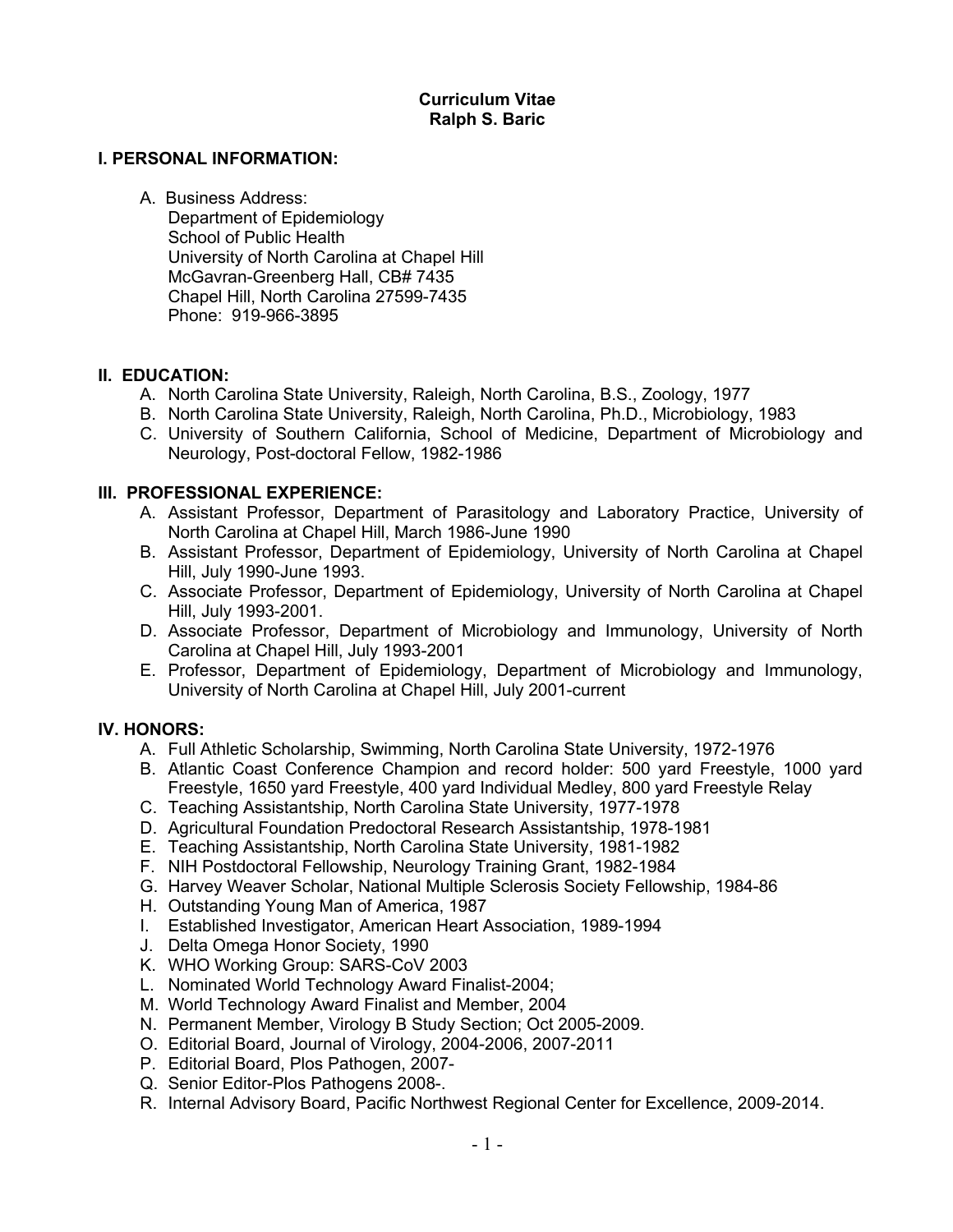Curriculum Vitae-Baric, Ralph S.

- S. National Academy of Sciences: Working Group: Gene Sequence Methods for Classification of Select Agents
- T. Fellow, American Academy of Microbiology, 2010
- U. Innovation/Inspiration Award for Faculty Research, UNC Gillings School of Public Health, 2011.
- V. WHO Working Group: Virus-like Particle Vaccines, June 2011.
- W. WHO Working Group: Flu Vaccine selection, April 2013.
- X. National Academy of Sciences, Committee on Risks and Benefits of Gain of Function Research. Committee Member, 2014.
- Y. MERS-CoV Stakeholders Workshop April 2015
- Z. William Rand Kenan, Jr. Distinguished Professorship, 2019
- AA. Clarivate Analytics Highly Cited Researchers 2017, 2018, 2019

# **V. MEMBERSHIPS:**

- **1.** American Society for Microbiology
- **2.** American Society for Virology

# **VI. UNIVERSITY AFFILIATIONS:**

- A. Lineberger Cancer Center
- B. Biotechnology Center
- C. Curriculum in Genetics
- D. Center for Infectious Diseases

# **VII. BIBLIOGRAPHY AND PRODUCTS OF SCHOLARSHIP**

# **A. Peer review articles access through the NCBI link to Bibliography**

**https://www.ncbi.nlm.nih.gov/myncbi/ralph.baric.1/bibliography/public/**

## **B. Book Chapters/Invited Comments**

- 1. Lai, M.M.C., **Baric, R.S**., Brayton, P.R., and Stohlman, S.A., 1984. Studies on the mechanism of RNA synthesis of a murine coronavirus. In: Coronaviruses: Molecular Biology and Pathogenesis. P. Rottier, B. van deer Zeijst, W. Spaan, and M. Horzinek, Eds. Plenum, New York.
- 2. Sobsey, M.D., Shieh, V.S., and **Baric, R.S.,** 1990. Deletion of hepatitis A virus and other enteroviruses in environmental samples using gene probe methods. In: Biotechnology and Food Safety. (Shain-dou Kung, Bills, D.D. and Quantrano, R., Eds.)
- 3. Schwab, K.J., De Leon, R., **Baric, R.S**. and Sobsey, M.D. (1992). Detection of rotavirus, enteroviruses and HAV by reverse transcriptase-polymerase chain reaction. AWWA WOTC Proceedings, Orlando, FL.
- 4. Vine, MF, Moe, CL, Hulka, BS, **Baric, RS** and R. Millikan. 1995. On the teaching of Molecular Epidemiology. Epi.Monitor, Aug/Sept.

## **C. Published Abstracts/Presentations (Selected)**

- 1. **Baric, R.S**., and Johnston, R.E., 1979. Characterization of a Sindbis virus variant with a host determined latent period. North Carolina Society for Microbiology.
- 2. **Baric, R.S**., and Johnson, R.E., 1979. Sindbis virus variant with a cell determined latent period. American Society for Microbiology Annual Meeting, Los Angeles, CA.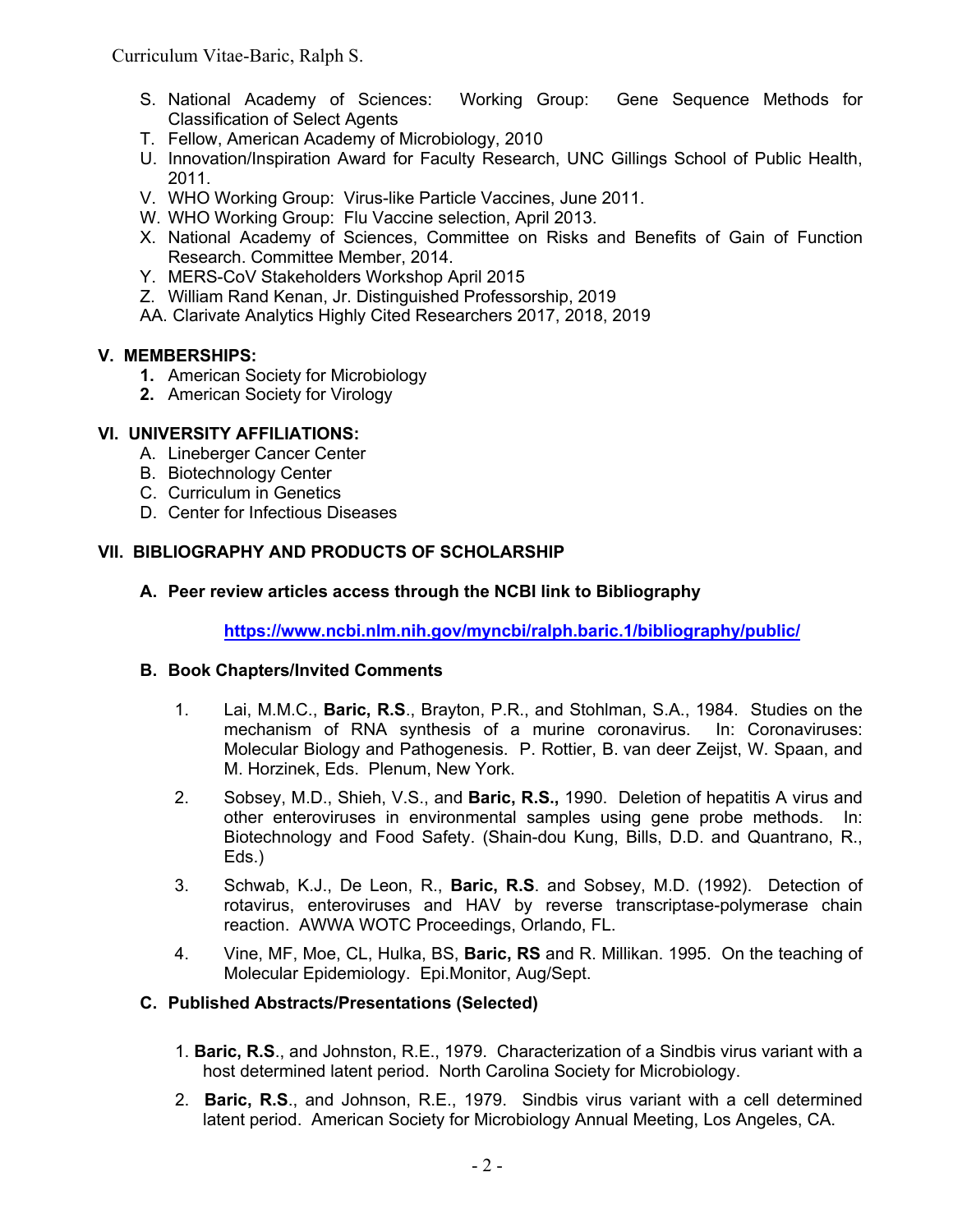- 3. **Baric, R.S**. and Johnston, R.E., 1980. In vitro selection of an attenuated variant of Sindbis virus. J. Supramol. Struc. Supplement 4, p.248.
- 4. **Baric, R.S.,** Carlin, L.J., Lineberger, D.W., Klinger, J.K., and Johnston, R.E., 1980. Inhibitors of host transcription block Sindbis virus replication. North Carolina Society for Microbiology.
- 5. **Baric, R.S.,** Carlin, L.J., Lineberger, D.W., and Johnston, R.E., 1981. Inhibitors of host transcription block Sindbis virus replication. Annual meeting of the American Society for Microbiology, p.245.
- 6. **Baric, R.S.,** Carlin, L.J., Lineberger, D.W., and Johnston, R.E., 1981. Inhibitors of host transcription block Sindbis virus replication. Fifth International Congress on Virology, p.383.
- 7. **Baric, R.S.,** Carlin, L.J., Lineberger, D.W., and Johnston, R.E., 1982. Requirement for host transcription in the replication of Sindbis virus RNA. American Society for Virology.
- 8. **Baric, R.S.**, Stohlman, S.A., and Lai, M.M.C., 1983. Characterization of replicative intermediate and replicative form RNA of mouse hepatitis virus: Presence of free leader RNA sequences on nascent chains. American Society for Virology.
- 9. **Baric, R.S.**, Stohlman, S.A., Razavi, M.K., and Lai, M.M.C., 1984. Presence of free leader RNA in MHV infected cell. American Society for Virology.
- 10. Keck, J.G., **Baric, R.S.,** Stohlman, S.A., and Lai, M.M.C., 1985. Isolation and characterization of MHV RNA recombinants. American Society for Virology, Albuquerque, NM.
- 11. Lai, M.M.C., Makino, S., **Baric, R.S.**, Soe, L., Shieh, C.K., Keck, J.g., and Stohlman, S.A., 1987. RNA positive strand viruses. ICN-UCLA Symposium, Keystone, CO.
- 12. **Baric R.S**., Soe, L., Shieh, C.K., Stohlman, S.A., and Lai, M.M.C., 1986. Studies into the mechanism of MHV transcription. ICN-UCLA Symp. Positive-stranded RNA Viruses Meetings, Keystone, CO
- 13. **Baric, R.S.,** Soe, L., Shieh, C.K., Stohlman, S.A., and Lai, M.M.C., 1986. Studies into the mechanism of MHV transcription. Third International Coronavirus Symposium.
- 14. Small, J.D., Soukup, J., Woods, R.D., Gambling, R.M., and **Baric,** R.S., 1987. Coronavirus-induced cardiomyopathy in rabbits. Seventh International Congress of Virology, Edmonton, Canada.
- 15. Small, J.D., Soukup, J., Woods, R.D., Gambling, T.M., and **Baric,R.S.,** 1987. Coronavirus-induced cardiomyopathy in rabbits. American Society for Virology, Chapel Hill, NC.
- 16. Stohlman, S.A., Deans, R., **Baric, R.S.,** Nelson, G., and Lai, M.M.C., 1988. Specific Interactions between the coronavirus nucleocapsid protein and the MHV leader RNA sequences. J. Cell Biochem. Supp. 12C.
- 17. Small, J.D., Woods, R.D., Soukup, J., Gambling, T.M., and **Baric, R.S.,** 1988. Coronavirus-induced cardiomyopathy in rabbits. International Symposium on Inflammatory Heart Disease. Snowmass, CO.
- 18. **Baric, R.S.**, Edwards, S., and Small, J.D., 1989. Rabbit Cardiomyopathy. 4th International Coronavirus Symposium, England.
- 19. **Baric, R.S.**, Egbert, J., Lum, K., and Stohlman, S.A., 1989. Coronavirus temperature sensitive mutants. 4th International coronavirus Symposium, England.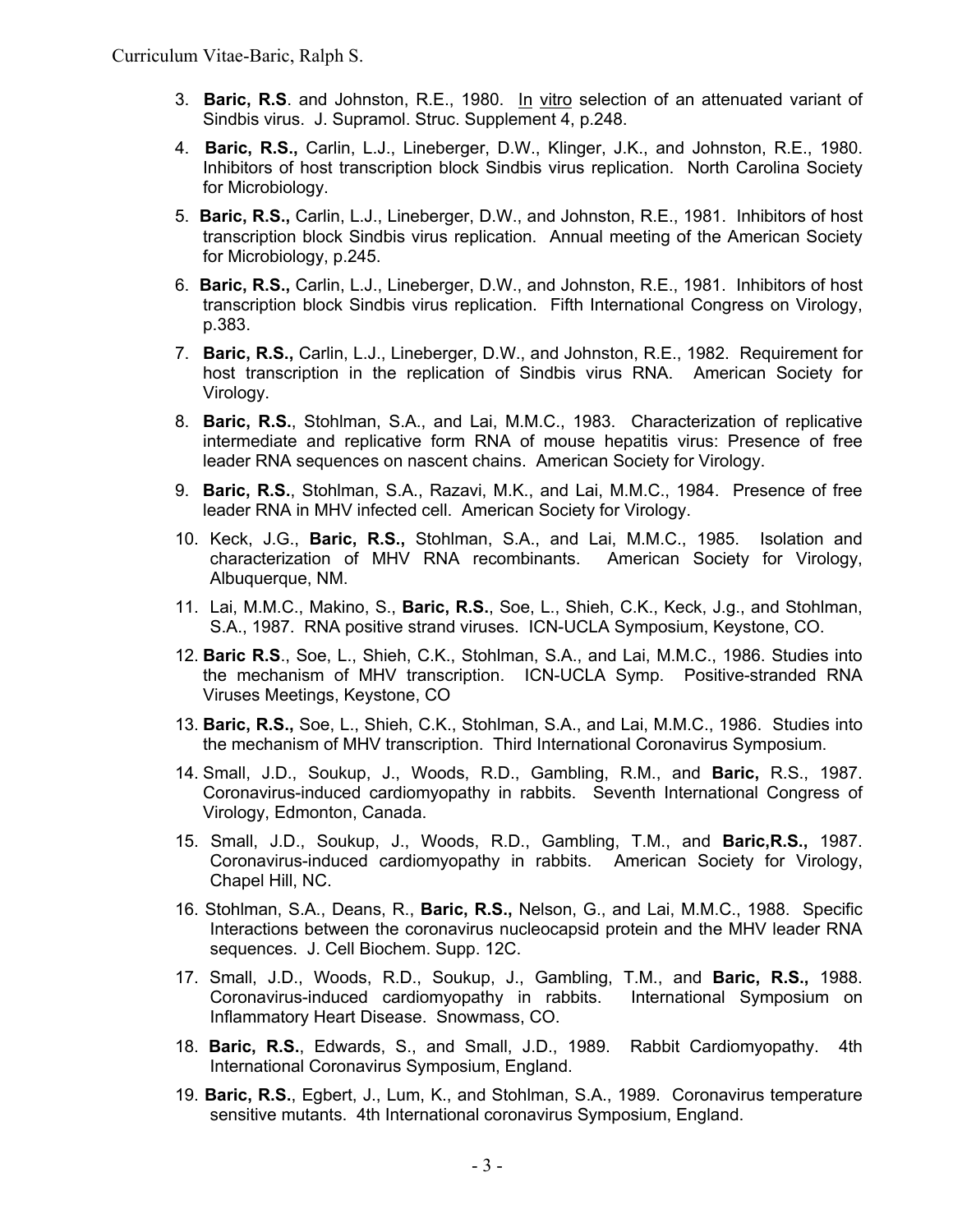- 20. Shieh, Y.D.C., **Baric, R.S.**, and Sobsey, M.D., 1989. Development and evaluation of a Hepatitis A virus RNA probe for environmental samples. American Society of Microbiology, New Orleans, LA.
- 21. Peel, S.A., Merritt, S.C., Bowdre, J.H., and **R.S. Baric**. Mefloquine resistance in plasmodium falciparum. Southeastern Parasitology Meeting. April 1990.
- 22. De Leon, R., Shieh, Y.D.C., **Baric, R.S.** and M.D. Sobsey. Detection of enteroviruses and hepatitis A virus in environmental samples by gene probes and polymerase chain reaction. Nov. 1990, Water Quality Technology Conference, San Diego.
- 23. De Leon, R., **Baric, R.S**. and Sobsey, M.D. Detection of enteroviruses, hepatitis A virus and rotavirus by reverse transcriptase-polymerase chain reaction (RT-PCR) and non-radioactive oligoprobes. American Society of Microbiology, Dallas, 1991.
- 24. Peel, S.A., Bowdre, J.H. and **R.S. Baric**. 1992. Mutation and amplification in the pfmdr1 gene of P.falciparum is associated with mefloquine and halofantrine resistance. Molecular Parasitology Meetings, Woods Hole, Ma.
- 25. Fu, K. and **R.S. Baric.** Variable rates of recombination in the MHV genome. Amer. Society of Virology, Colorado 1992.
- 26. Alexander, L.K. and **R.S. Baric.** Myocarditis and dilated cardiomyopathy following rabbit coronavirus infection. Amer. Soc. Virol., Colorado, 1992.
- 27. Peel, S.A., Yount, B., and **R.S. Baric.** A strong association between mutation and amplification in pfmdr1 and mefloquine resistance in P.falciparum. Molecular/Biochemic. Parasitology Meetings, Woods Hole, MA 1993.
- 28. **Baric, R.S.** and Schaad, M.A. 1995. Evidence that subgenomic negative stranded RNAs function in MHV transcription. International Positive strand RNA Virus Meetings, The Netherlands.
- 29. **Baric, R.S.**, Yount, B., Chen, W. and Peel, S.A. 1995. Interspecies transfer of a murine coronavirus. International Positive Strand RNA Virus Meeting, The Netherlands.
- 30. **Baric, R.S.**, Yount, B., L. Hensley, and S.A. Peel. Interspecies transfer and remodeling the MHV glycoproteins. 1996. Keystone Symposium: Cell Biology of Virus Entry, Santa Fe, New Mexico.
- 31. Chen, W. and **R.S. Baric.** 1996. Mechanism of MHV Persistence: Coevolution of increasing host resistance and virus virulence. Keystone Symposium: Cell Biology of Virus Entry, Santa Fe, New Mexico.
- 32. Gibson, C., D.Rhodes, H.Sum, **R.Baric,** R.Guerrant, and C.Moe. Human caliciviruses and pediatric gastroenteritis: genetic diversity of small round structured viruses in an urban Brazilian slum. ASV, Montana, 1997.
- 33. **Baric, R.S**. and Schaad, M.C. (1996). Evidence that mouse hepatitis virus subgenomic negative strands are functional templates (Quebec, Canada, International Coronavirus Symposium).
- 34. **Baric, R.S.,** Chen, W., Yount, B., and Fu, K. (1996). High RNA recombination and mutation rates in MHV suggest that coronaviruses may be potentially important emerging viruses. (Quebec, Canada. International Coronavirus Symposium).
- 35. Alexander, L.K., Keene, B., Yount, B., and **Baric, R.S.** (1996). Echocardiographic changes following rabbit coronavirus infection. (Quebec, Canada. International Coronavirus Symposium).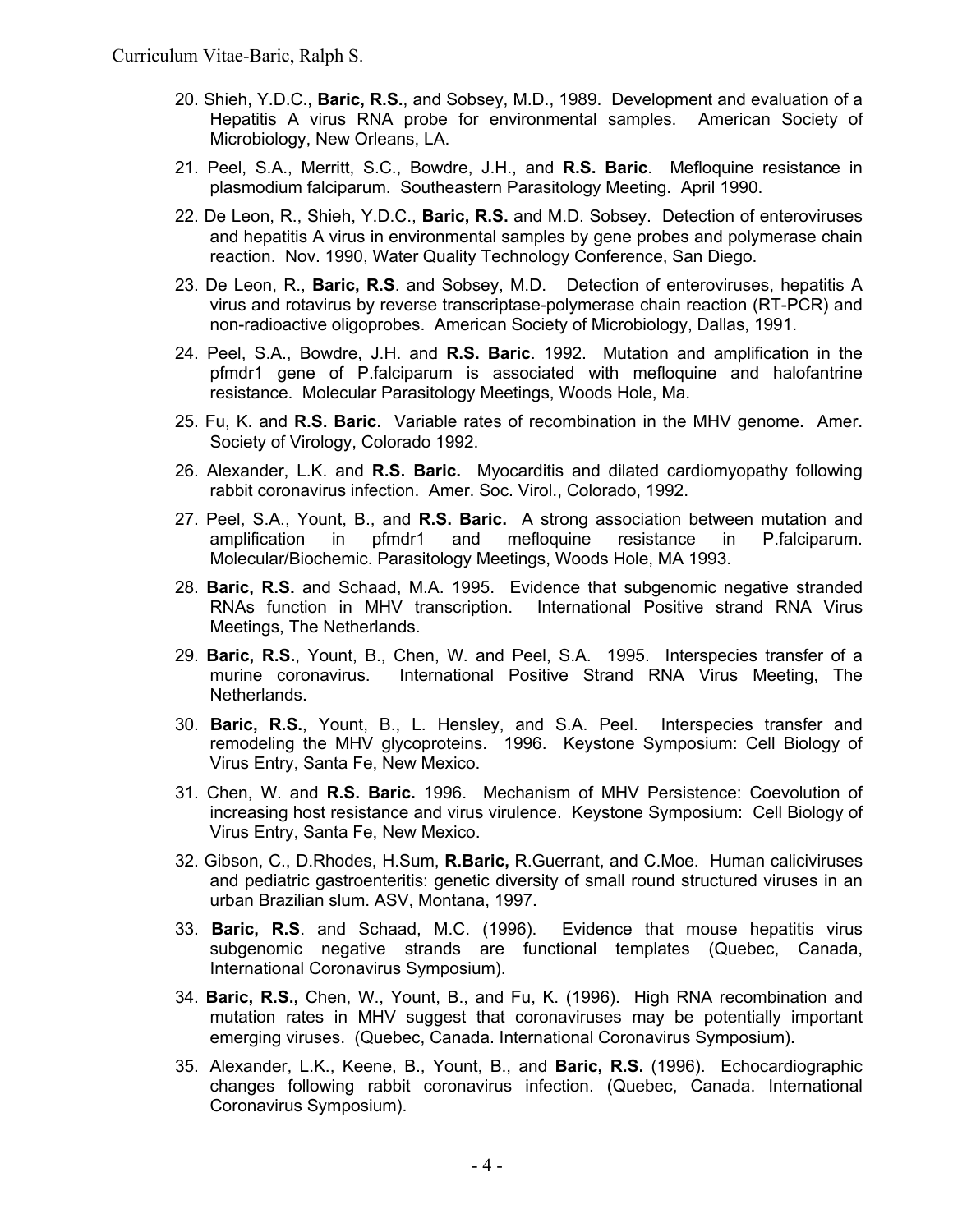- 36. Chen, W. and **Baric, R.S**. Evolution and persistence mechanisms in mouse hepatitis virus. (1997). (Quebec, Canada. International Coronavirus Symposium).
- 37. Hensley, L. and **R.S. Baric**. 1997. Human Biliary glycoprotein functions as receptors for Interspecies transfer of mouse hepatitis virus. (Madrid, Spain; International Coronavirus Symposium).
- 38. Hensley, L.E. and **R.S. Baric.** 1997. Virus receptor interactions and cross species transfer of mouse hepatitis virus. (Madrid, Spain; International Coronavirus Symposium).
- 39. Chen, W. and **R.S. Baric**. 1997. Receptor Homologue Scanning Functions in the Maintenance of Mouse Hepatitis Virus Persistence. (Madrid, Spain; International Coronavirus Symposium).
- 40. Shieh, C.Y.S, **R.S. Baric,** and M.D. Sobsey. 1998. Detection of low levels of enteric viruses in metropolitan and airplane sewage. American Society for Microbiology.
- 41. **Baric, R.S**. 1998. Molecular and Evolutionary Mechanisms of Virus Cross species Transmission. (July 1998, NIH Bethesda--Cross Species Infectivity Meeting)
- 42. Shieh, Y.-S. C, S.S. Monroe, R.L. Frankhauser, G.W. Langlois, W. Burkhardt, and **RS Baric**. 1999. Detection of Norwalk-like viruses in shellfish implicated in illness. International Calicivirus Symposium, Atlanta Ga.
- 43. Shieh, Y.-S, and **Baric, RS**. 2000. Detection of Norwalk-like viruses in shellfish. American Society for Virology, Colorado, USA.
- 44. **Baric, RS**, Harrington, P., Tseng, F., and Moe, C. 2000. Production of Norwalk like viruses from Venezuelan equine encephalitis virus replicon RNAs. American Society for Virology, Colorado, USA.
- 45. **Baric, RS,** Curtis, K. and Yount, B. 2000. Development of Coronavirus Infectious cDNAs. International Nidovirus Symposium, New York, USA.
- 46. **Baric, RS** and Yount, B. 2000. Subgenomic negative strand function during MHV infection. International Nidovirus Symposium, New York, USA.
- 47. **Baric, RS** and Yount, B. 2000. Mechanisms of MHV Persistence. International Nidovirus Symposium, New York, USA.
- 48. Harrington, P., Moe, C. and **Baric, RS**. 2001. Mucosal, systemic and cross immunity against Norwalk like viruses. American Society for Virology, Madison, Wis.
- 49. **Baric, RS** and Yount, B. 2001. Coronavirus Heterologous Expression Vectors. American Society for Virology, Madison, Wis.
- 50. Lindesmith, L., **Baric, RS** and Moe, CL. 2001. Evidence of a protective immune response against Norwalk like viruses. American Society for Virology, Madison, Wis.
- 51. Curtis, C., Yount, B. and **Baric, RS**. 2001. Heterologous gene expression from transmissible gastroenteritis virus replicon particles. International Symposium on Positive Strand RNA Viruses, Paris, Fr.
- 52. **Baric, RS**, Curtis, K. and Yount, B. 2001. Coronavirus heterologous gene expression vectors. International Symposium on Positive Strand RNA viruses. Paris, Fr.
- 53. Harrington, P., Moe, C. and **Baric, RS.** 2001. Systemic, mucosal and heterotypic protection against Norwalk like viruses using Venezuelan equine encephalitis virus replicons. International symposium on positive strand RNA viruses. Paris, Fr.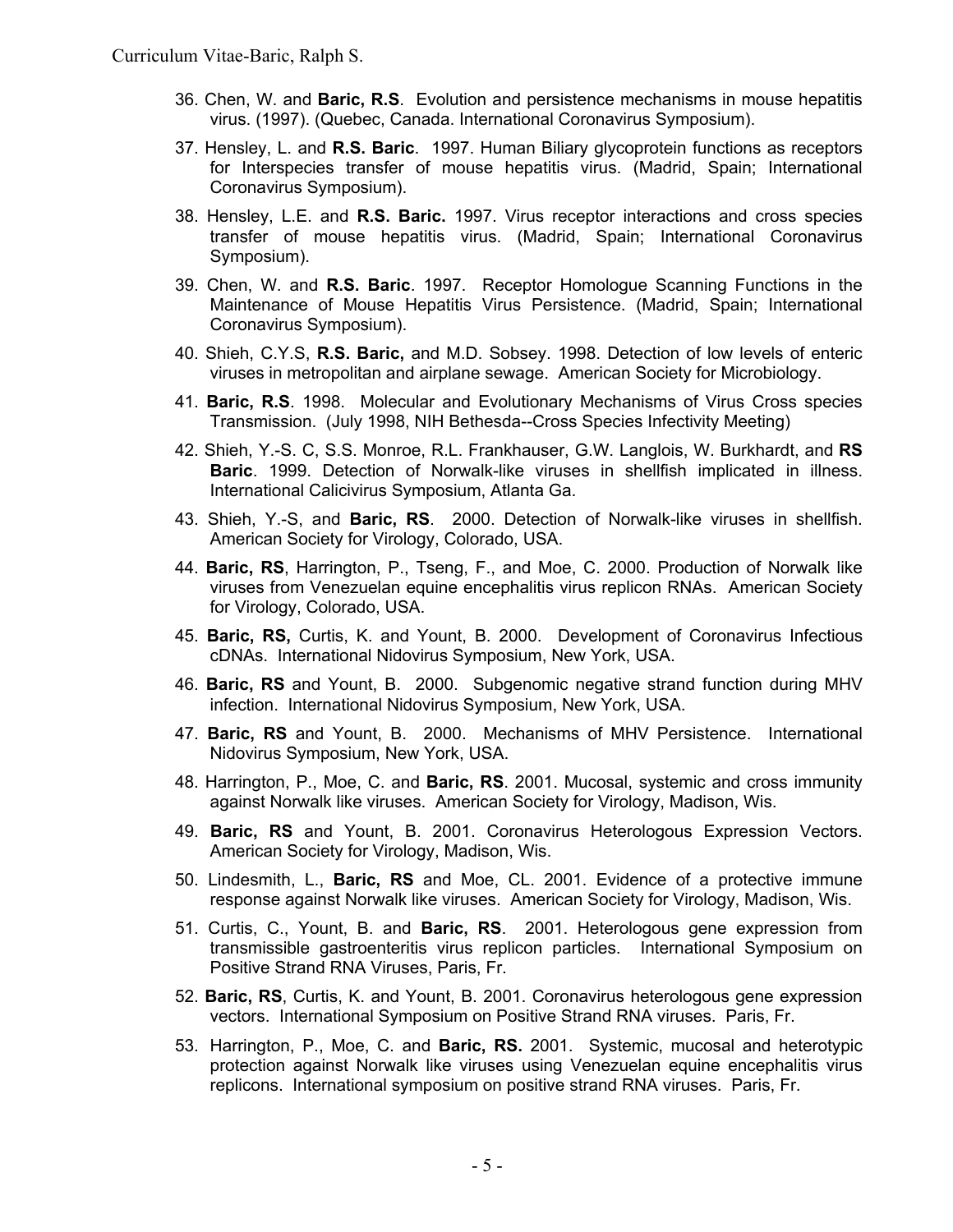- 54. Harrington, P and **Baric, RS**. NLV Vaccines. Southeastern Virology Meetings, Atlanta GA, April, 2002.
- 55. Mcroy, W and **Baric, RS**. Mechanisms of MHV Cross species Transmission. Southeastern Virology Meeting, Atlanta GA, 2002.
- 56. McRoy, W and **Baric, RS**. Molecular Mechanisms of MHV Cross Species Transmission, American Society for Virology, Lexington, Ky. July, 2002.
- 57. Curtis, K, Yount, B and **Baric, RS**. Development of TGEV Replicon Particles. American Society for Virology, Lexington, Ky. July 2002.
- 58. Executive decision to stop listing abstracts, but on average we are providing abstracts at a rate of 4-15/yr.

# **VIII. TEACHING ACTIVITIES**

## **A. Courses taught**

- 1. EPID 745 Molecular Techniques for Public Health Research, Guest lecturer
- 2. MCRO 630 Virology. Guest Lecturer

## **B. Students supervised**

- **1. Current Students-Dissertation Advisor**
	- a) Kenneth Dinnon (Micro). Thesis: Viral determinants of coronavirus pathogenesis. Fall 2016-Present
	- b) Ethan Fritch (Micro) Thesis: Roles of RNA Secondary Structure in Genome Replication and Expression of MERS-CoV. Fall 2017
	- c) Jesica Swantstrom (EPID) Fall 2018-present
	- d) Deanna Zhu (EPID) Fall 2018-present

## **2. Former Doctoral Students**

- a) Mary Schaad, PhD (Epid), Thesis: Genetics of mouse hepatitis virus transcription: Characterization of temperature-sensitive mutants. Fall 1987- Spring 1994 Senior Scientist Ambion
- b) Kaisong Fu, PhD (Epid), Thesis: The mechanism of RNA recombination in the mouse hepatitis virus. 1989-Spring 1995. Senior Scientist, RTP
- c) Sheila Peel, PhD (Epid), Thesis: Mefloquine resistance in multidrug resistant Plasmodium falciparum in vitro. 1986-1990 Research Scientist, Walter Reed Medical Center
- d) Jia-Gang Want, PhD (Micro). Thesis: Structural and functional analysis of hepatitis delta virus antigen. 1990-1994
- e) Lisa Hensley, PhD (Epid) Thesis: Molecular mechanisms of the cross-species transmission of mouse hepatitis virus. 1994-1999, Senior Scientist USAMRIID
- f) Kristopher Curtis, PhD (Micro) Thesis: Reverse genetic analysis of TGEV gene function and replication. Fall 1998-Fall 2003, Senior Scientist, INDEXX.
- g) Patrick Harrington, PhD (Micro) Thesis: Norovirus attachment and vaccine design. Fall 1999-Fall 2003, FDA
- h) Will McRoy, PhD (Micro) Thesis: Determinants of mouse hepatitis virus host range expansion. Fall 2001-2006, Assistant Professor
- i) Damon Deming, PhD (Micro), Thesis: Genetic approaches to the study of coronavirus replication and pathogenesis. Fall1999- Spring 2007, FDA
- j) Anna LoBue, PhD (Micro) Thesis: Norovirus immunobiology and vaccine design Fall 2002-Spring 2008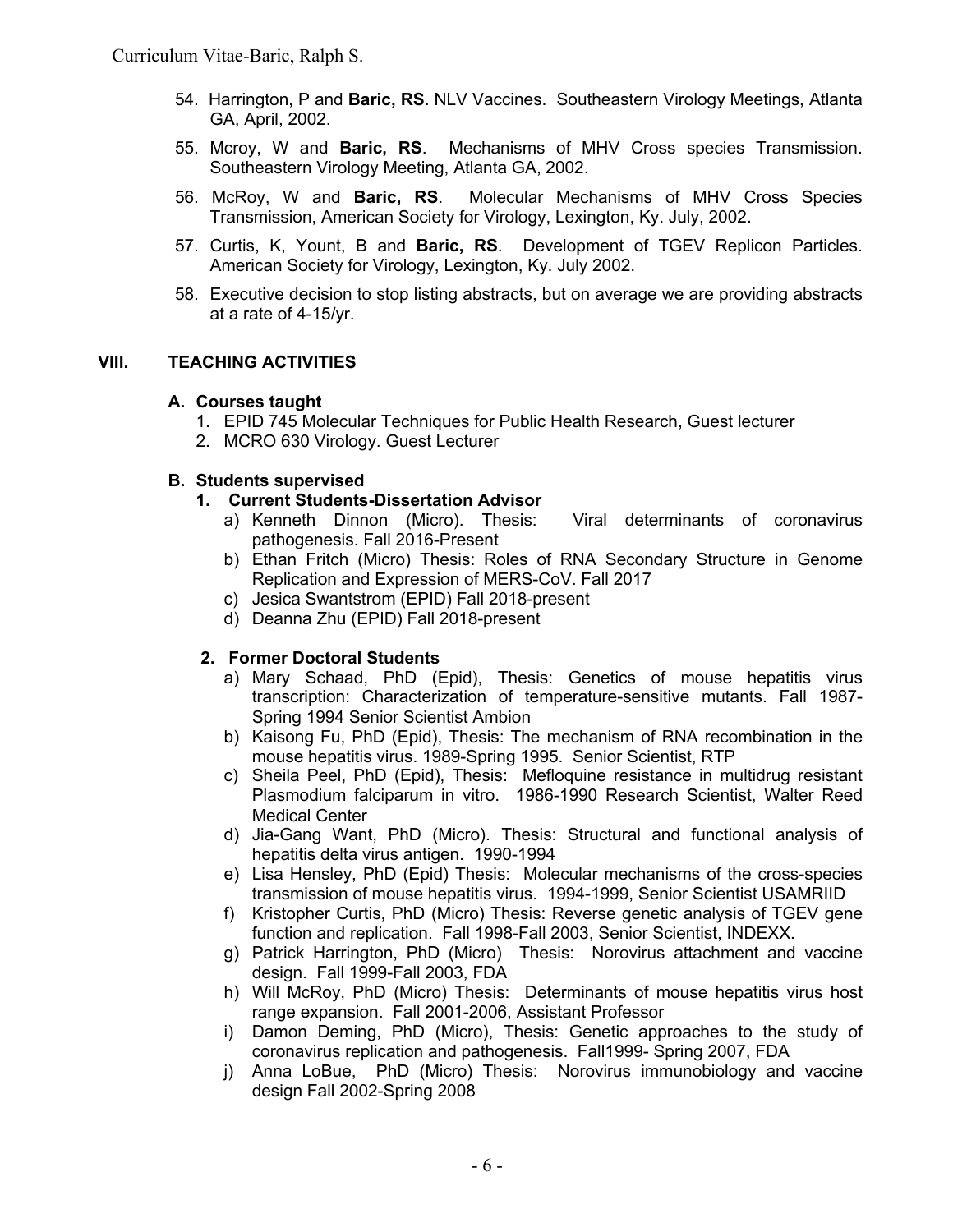- k) Eric Donaldson, PhD (Micro) Thesis: Computational and molecular biology approaches to viral replication and pathogenesis. Spring 2004-Spring 2008, FDA
- l) Timothy Sheahan,PhD (Micro) Thesis: SARS coronavirus pathogenesis and therapeutic treatment design. Fall 2003- Spring 2008, Res Assistant Professor, UNC
- m) Meagan Bolles, MD PhD (Micro) Thesis: Evaluations Of Severe Acute Respiratory Syndrome Coronavirus Therapeutics And A Viral Capacity For Plasticity And Escape. Fall 2008 – Spring 2013, Medical Student, UNC
- n) Kari Debbink, PhD (Micro) Thesis: Mechanisms of GII.4 norovirus antigenic variation and evolution Fall 2010-Spring 2014, Postdoctoral fellow, NIH
- o) Allison Totura, PhD (Micro) SARS coronavirus antagonizes innate immune signaling initiated by RIG-I but is recognized by TLR signaling via the adaptor molecule TRIF. Fall 2007-Spring 2014, USAMRID
- p) Kayla Peck, PhD (Biology) Thesis: Characterizing the biochemical determinants governing MERS-coronavirus host range. 2013-Summer 2016, Postdoctoral Fellow, Michigan University
- q) Emily Gallichotte, (Micro) Thesis: The human antibody response to DENV2 infection and vaccination; Fall 2014-Spring 2018 Fellow, Colorado State U, Ft. Collins
- r) Anne Beall, (Micro) Thesis: Models of Coronavirus Pathogenesis and Innate Immunity; Fall 2014- Fall 2019, Fellow J Craig Venter Institute

# **3. Dissertation Committee Member**

- a) John Meschke (ENVR)
- b) Fu-Chih Hsu (ENVR)
- c) Jin Haw Chou, (EPID)
- d) Julie Smith (ENVR)
- e) Rebecca Cleveland (EPID)
- f) Nicole Gregoricus (ENVR)
- g) Amy Pickard (Epid), graduated Spring 2004
- h) Jennifer Konnapka (M&I), graduated Spring 2007
- i) Cindy Ma (Epid), graduated Spring 2007
- j) Jason Simons (M&I) graduated Spring 2010
- k) Catherine Cruz (M&I) graduated Spring 2010
- l) Amy Wollish (M&I)
- m) Alina Lotstein (M&I)
- n) Kari Hacker (M&I)
- o) Yang Zhou (M&I)
- p) Bronwyn Gunn (M&I)
- q) Kizzmekia Corbett (M&I)
- r) Richard Watkins (M&I)
- s) Kizzmekia Corbett (M&I)
- t) Jennifer McGraw (M&I)
- u) Paul Maurizio (Genetics)
- v) Cesar Lopez (M&I)
- w) Derek Carbaugh (M&I)

# **4. Current Postdoctoral/Research Associate**

- a) Dr. Alexandra Schaefer, 2010-present
- b) Dr. Ellen Young, 2016-present
- c) Dr. Sarah Leist, 2016-present
- d) Dr. David Martinez, 2018-present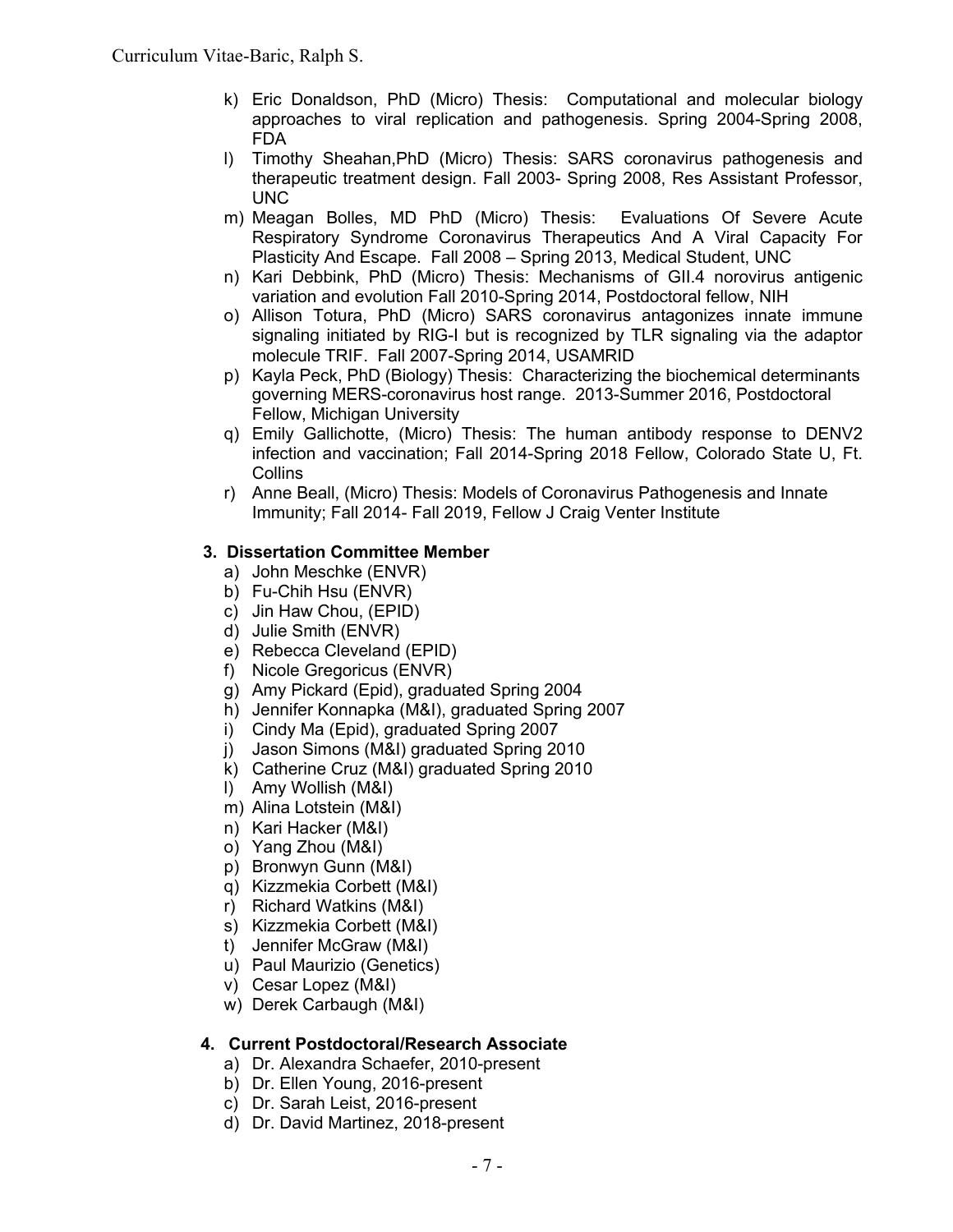- e) Dr. Victor Long Ping Tse 2019-present
- f) Dr. Jacob Hou, 2019-present

# **5. Former Postdoctoral Fellows**

- a) Sheila Peel, Senior Researcher, Walter Reed Medical Institute
- b) Lorraine Alexander, Res. Asst Professor, Dept. of Epidemiology, UNC-CH
- c) Carol Shieh, Research Scientist, Food and Drug Administration
- d) Amy Sims, 2002-2005 Biomedical ScientistPacific Northwest National Laboratories
- e) Kirk Prutzman, 2006-2008, Food and Drug Administration
- f) Damon Deming, 2007-2009, Food and Drug Administration,
- g) Matthew Frieman, 2004-2009 Assistant Professor, Univ. of Maryland
- h) Barry Rockx, 2004-2008 Workgroup Leader, Exotic Viruses, Erasmus, MC
- i) Eric Donaldson, 2008-2009, Clinical Virology Reviewer, Food and Drug Administration
- j) William Messer, 2008-2012, Asst Professor, Oregon Health Science University
- k) Rachel Graham, 2007-2013, Research Assistant Professor, UNC-CH
- l) Sudhakar Agnihothram, 2008-2014, Fellow, Food and Drug Administration
- m) Schafer, Alexandra, 2010-2012, Research Associate, UNC-CH
- n) Gralinski, Lisa 2008-2013, Research Asst Professor, UNC-CH
- o) Widman, Douglas 2013-2016, R& D Project Mgr., Karyopharm Therapeutics
- p) Cockrell, Adam, 2014-2018, AveXis, Inc, Principal Scientist.
- q) Jessica Plante, 2014-2016, Fellow, UTMB
- r) Vineet Menachery, 2010-2017, Assistant Professor. UTMB
- s) Dr. Jacob Kocher, 2014-2018, Staff Research, Smithfield Foods
- t) Dr. Kara Jensen, 2015-2019

# **IX. CONRACTS AND GRANTS**

# **A. Current Funding**

**1. U19 AI100625 (Baric, Heise MPI) 08/05/2012-8/31/2022 NIH/NIAID Total Direct Cost \$14,543071**

# **Systems Immunogenetics of Biodefense Pathogens in the Collaborative Cross**

The Collaborative Cross, a mouse resource designed to study complex genetic interactions in diverse populations, to identify novel polymorphic genes regulating immune responses to SARS, influenza and West Nile viruses, gain new insights into genetic interactions that shape immune phenotypes in mice and humans, and generate panels of genetically defined mice to probe how sets of polymorphic genes affect immune responses against a variety of pathogens or other immune stimuli.

- **2. R01 AI 107731 (PI: De Silva) 08/01/13-08/31/23 NIH/NIAID \$300,000 Molecular Basis of Dengue Virus Neutralization by Human Antibodies** These studies proposed here are directly relevant to developing simple assays to predict the performance of the leading dengue vaccine candidates and also for developing the next generation of safe and effective dengue vaccines. Role: Co-Investigator
- **3. R01 AI108197 (MPI: Denison/Baric) 08/01/13-07/31/23 Vanderbilt University/NIH/NIAID \$280,000 Determinants of Coronavirus Fidelity in Replication and Pathogenesis**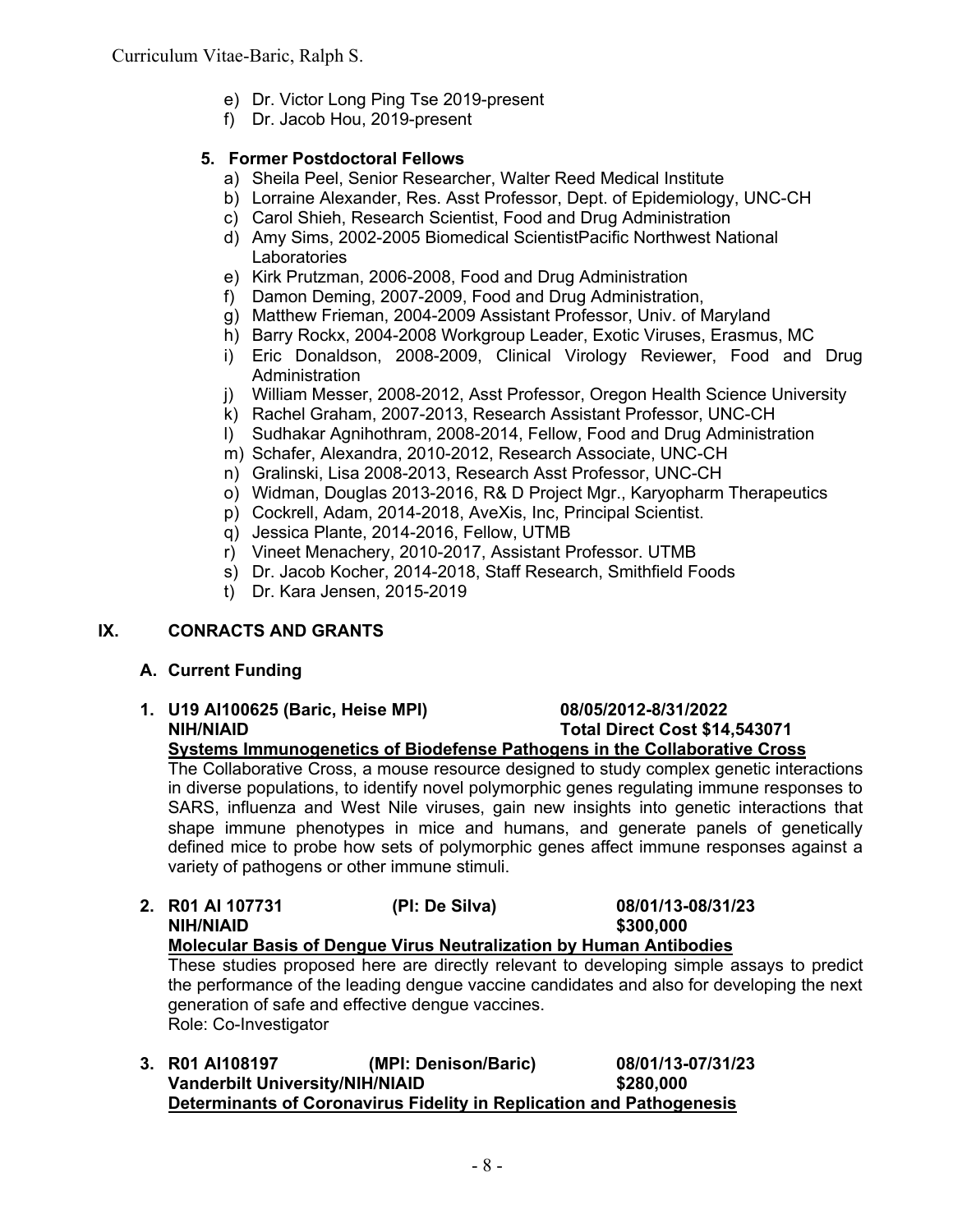Experiments in this aim will test the hypothesis nsp1 functions in maintaining high replication fidelity and viral RNA synthesis are coupled and that targeted engineered mutations across nsp14 alter: a) RNA fidelity outcomes; b) sensitivity nucleoside mutagens, terminators and polymerase inhibitors; c) the kinetics and magnitude of positive, negative, genomic and subgenomic RNA synthesis; and d) RNA recombination frequencies.

- **4. R01 AI110700 (PI: Baric) 04/20/15-03/31/20 NIH/NIAID \$3,675,513 Mechanisms of MERS-CoV Entry, Cross-species Transmission and Pathogenesis** The overall goal is to build a comprehensive understanding of the molecular mechanisms guiding group 2c CoV receptor recognition, entry and pathogenesis.
- **5. 00008956 (PI: Harris) 07/29/15-06/30/20 UCB/NIH/NIAID \$275,000 Protective immunity following dengue virus natural infections and vaccination**  We will perform studies to characterize the B-cell/ antibody (responses in people who receive dengue live attenuated virus vaccines (DLAV). Role: Co-Investigator
- **6. R01 AI125198 (de Silva) 05/04/16 – 04/30/21 NIH/NIAID \$1,153,997 Preclinical Assays To Predict Tetravalent Dengue Vaccine Efficacy**

Dengue is the most significant mosquito transmitted viral infection of humans. Vaccination is a feasible solution to prevent and control dengue. Although dengue vaccines are under development, we do not know the specific properties of antibodies induced by vaccines that are likely to protect from infection. In this project investigators from the University of North Carolina and Sanofi Pasture, a leading dengue vaccine developer, will collaborate to define properties of antibodies induced by the Sanofi vaccine that correlate with protection. The main goal of the project is to develop new assays to support the current global effort to develop dengue virus vaccines. Role: Co-Investigator

**7. R01AI089726 (PI: Li) 06/07/16-05/31/21 Univ Minn/NIH \$120,384 Receptor recognition and cell entry of coronaviruses**

To investigate how CoVs explore host receptors and host proteases for regulation of their host range, cross-species transmission, tissue tropism, and pathogenesis. Role: Consortium PI

**8. Burroughs Welcome Trust (PI-Judy Breuer) 2/1/2017-1/31/2020 University College London** 500,000₤

**Why do Norovirus pandemics occur and how can we control them?**

The program uses hospital and community cohorts of NoV infected individuals to ask fundamental questions into the molecular and evolutionary epidemiology of human NoV infections, focusing on the GII.4 strains, leading to new models of virus emergence and disease prevention. (Funded pending execution of subcontract). Role: Co-Investigator.

**9. R21 AI135682 (MPI: Georgiou/Baric) 02/01/2018-1/31/2020** Univ of Texas Austin/NIH **\$213,813 Molecular Analysis of Serum Antibody Constituents in Zika Virus Infection**

To identify nonneutralizing antibodies which enhance ZIKV infection in primary adult and fetal cord monocytes (antibody dependent enhancement-ADE), which may be associated with more severe clinical presentations like Guillain-Barre syndrome and microcephaly.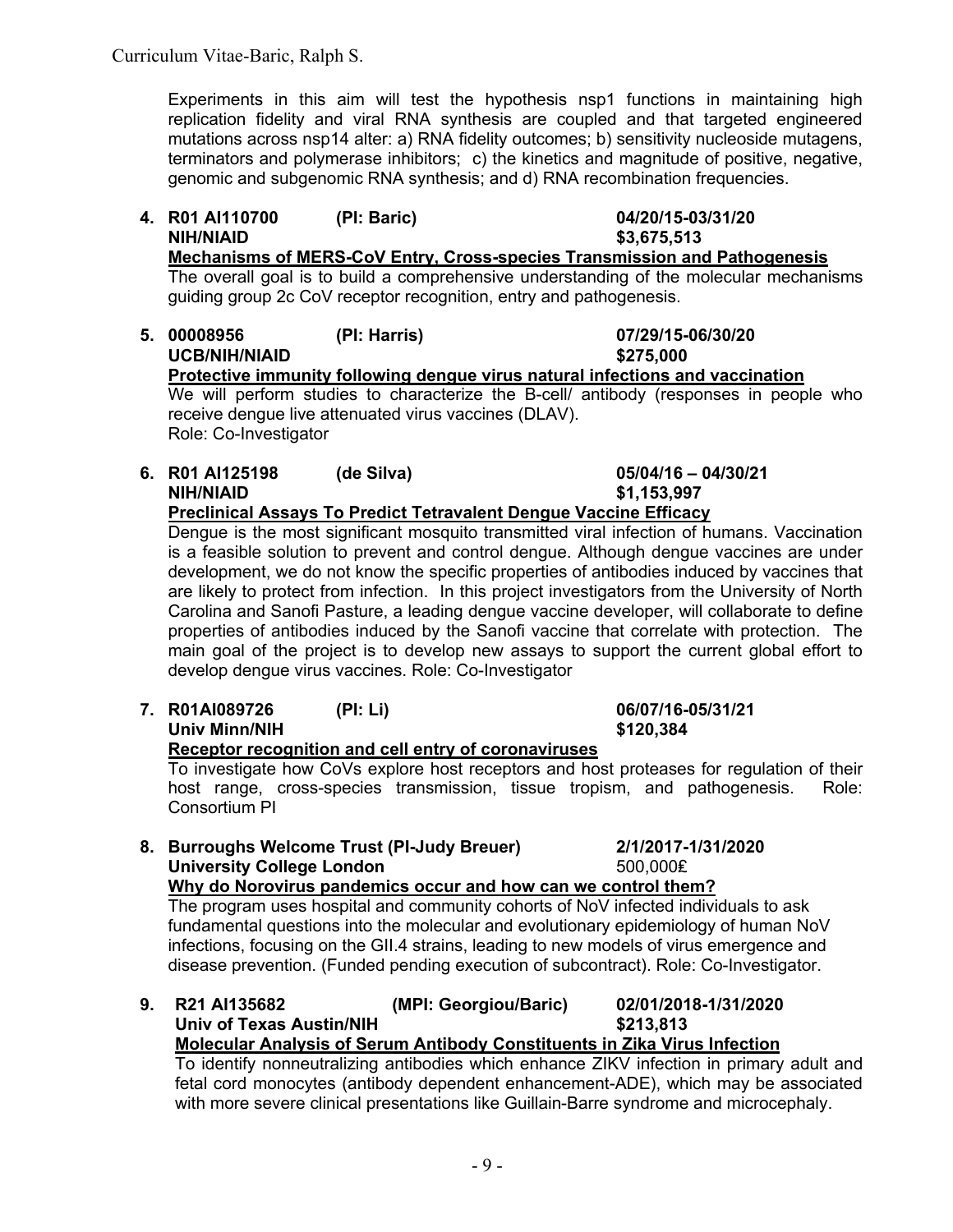**10. R21 AI137887 (MPI: Moorman/Heise) 02/05/18-01/31/20 NIH/NIAID \$150,000 Molecular Characterization of Functional RNA Structures in the ZikV genome** The goal of this project is to study The RNA Structure of Zika virus, an emerging pathogen that is associated with severe congenital neurologic defects, such as microcephaly. The proposed studies will identify new viral virulence determinants that can be targeted to generate safer and more effective Zika virus vaccines and therapeutics. Role: Co-I **11. U19 AI 142759 CETR (PI: Whitley) 03/07/19-02/28/24 UAB/NIH/NIAID \$375,233 Antiviral Drug Discovery and Development Center** The specific aims of the proposal will identify small molecule inhibitors of CoV fidelity and RNA capping, define their mechanism of action, and determine their efficacy against SARS-CoV and across CoV families using in vivo mouse models of acute and persistent CoV disease. Role: Investigator **12. K24AI141744 (Becker-Dreps) 12/06/18-11/30/23 NIH/NIAID \$157,100 The Development of Norovirus Immunity in Early Childhood and Implications for Norovirus Vaccines** To acquire new research skills and carry out a research plan that will allow guidance of the development of pediatric norovirus vaccines. Role: Investigator **13. U01 AI149644 (PI: Baric) 04/19/19-03/31/24 NIH/NIAID** \$644.071 **Respiratory Virus Vaccine and Adjuvant Exploration** This project takes advantage of expertise in adjuvant development, vaccinology, and complex trait genetics, proposes to use advanced Systems Vaccinology and Genetics approaches to define the polymorphic genes/gene networks that regulate the immune response to select respiratory virus adjuvanted immunogens. **14. R01 AI127845 (PI: Becker-Dreps) 09/27/16-08/31/21 NIH/NIAID \$498,959 Natural history, immunity, and transmission patterns of sapovirus in a Nicaraguan birth cohort** To characterize the natural history and risk factors for sapovirus gastroenteritis, elucidate the development of immunity to sapovirus in early childhood and the potential protective effect of maternal immunity, and apply novel genetic and analytic tools to characterize patterns of sapovirus transmission in households and communities. Role: Investigator **15. R01 AI132178 (PI: Baric/Sheahan) 08/09/17-07/31/22 NIH/NIAID \$919,427 Broad-spectrum antiviral GS-5734 to treat MERS-CoV and related emerging CoV** To focus on two areas: novel second generation compounds or compounds not previously provided by Gilead Sciences; and selecting and evaluating drug resistance profiles for SARS-CoV and MERS-CoV mutants in primary human lung cells. **16. D43 TW010923 (PI: Becker-Dreps/Meshnick) 05/10/18-02/28/23 NIH \$230,000 Nicaraguan Emerging and Endemic Diseases (NEED)**

The goals of this program are to 1) train young Nicaraguan scientists in Infectious Disease Epidemiology at the UNC, 2) create a sustainable supply of scientists in the region by establishing an accredited PhD program in Biomedical Sciences at the Universidad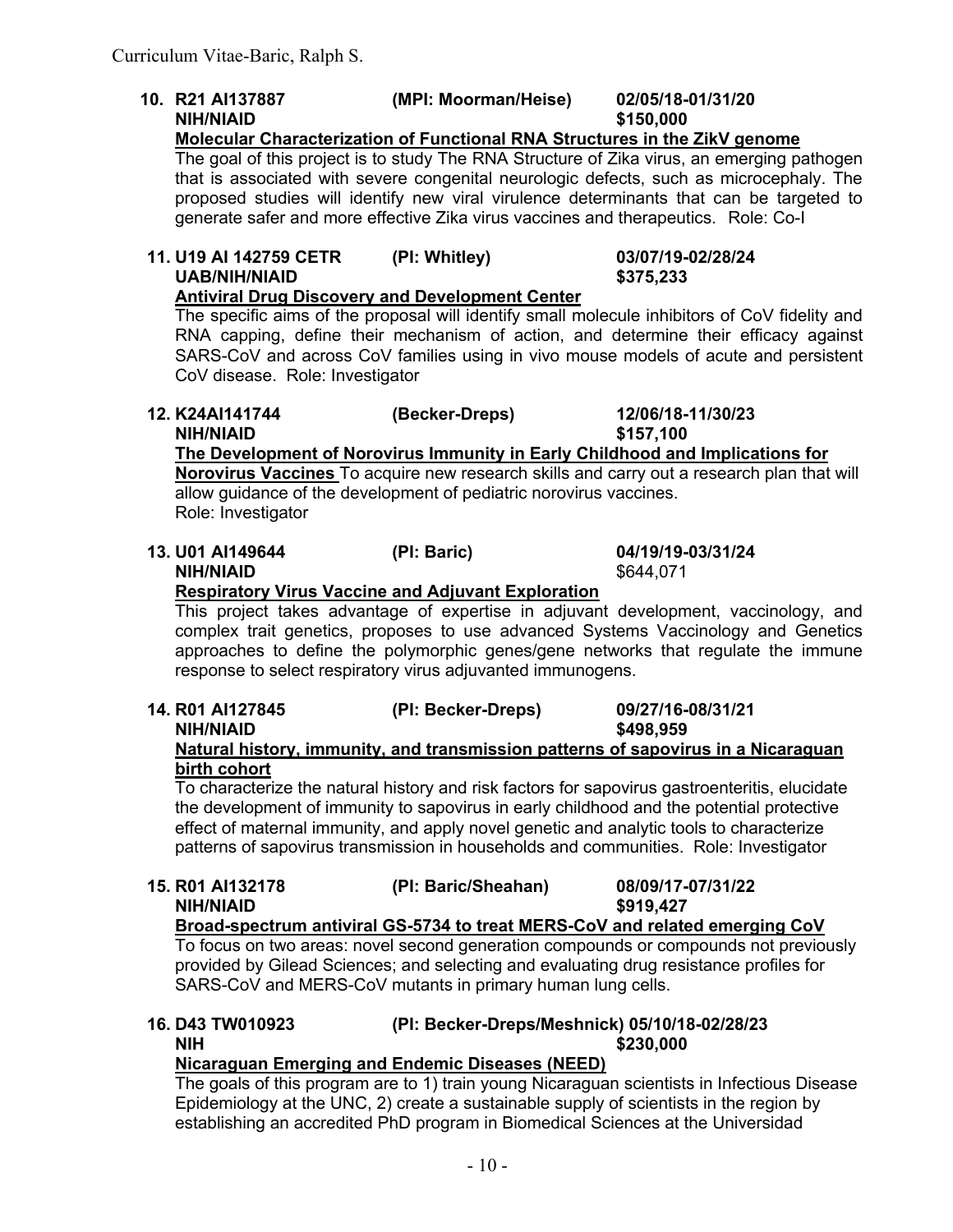Nacional Autonoma de Nicaragua Leon and 3) foster professional growth and development among trainees and local faculty to ensure academic and research success. Role: Investigator

### **17. U01 AI141997 (PI: Kirkpatrick) 02/01/19-01/31/24** Univ Vermont/NIH/NIAID **\$64,128 Mechanisms of Protection and Durability for a Live Attenuated Tetravalent Dengue**

**Vaccine** Tetravalent dengue vaccination must offer safe and durable protection against all four serotypes of dengue viruses. We leverage four vaccine trials and viral challenges evaluating the NIH dengue vaccine to explore and confirm immune mechanisms associated with protection. Role: Investigator

### **18. HHSN272201700036I (PI: Baric) 07/15/19-07/14/20 NIH/NIAID** \$442,129 **Task Order A24 - Establishment of Chronic Bacterial Infection Models in Mouse Models of Cystic Fibrosis with Pseudomonas aeruginosa and Staphylococcus**

#### **aureus**

To test and refine currently available mouse models of cystic fibrosis (CF) chronic lung infections. Key determinants for this refinement include the ability to screen existing clinical isolate collections (both P. aeruginosa and S. aureus) to identify bacterial strains with increased likelihood of establishing chronic lung infections in wild-type (WT) mice using an established protocol for embedding bacteria in agar beads and the availability of Cftrdeficient mice to test the outcome of chronic infection with novel bacterial strains.

### **19. HHSN272201700036I (PI: Baric) 09/15/19-03/14/21 NIH/NIAID** \$271,640 **Task Order A36 - Efficacy of Coronavirus Vaccines and Monoclonal Antibodies in Mouse Models**

To use our novel panel of recombinant virus challenge strains to assess the efficacy of candidate vaccine and therapeutic monoclonal antibodies in murine coronavirus challenge models and to understand the immunological mechanisms and correlates of protection.

# **B. Career Development Awards**

- 1. **Harvey Weaver Scholar, National Multiple Sclerosis Society**. 7/1/84-5/1/86. \$44,000**.**  Postdoctoral fellow research fellow support. **PI: RS Baric**
- 2. **Career Development Award from the National American Heart Association, Established Investigator Award** "Coronavirus-Induced Rabbit Cardiomyopathy".. Direct costs \$175,000. 7/1/89 - 6/30/94. PI: RS Baric

## **C. Mentor: Student/Postdoc Fellowship Awards**

- 1. Lorraine K. Alexander. Rabbit Coronavirus induced myocarditis and dilated cardiomyopathy. \$60,000, Bird Dunn Awardee.(Postdoctoral Fellowship-North Carolina Chapter from the American Heart Association, RS Baric, Mentor
- 2. Wan Chen. Persistence and evolution mechanisms of Mouse Hepatitis Virus. Pathogenesis Training Grant. Postdoctoral Fellowship Support \$36,000 direct costs. RS Baric, Mentor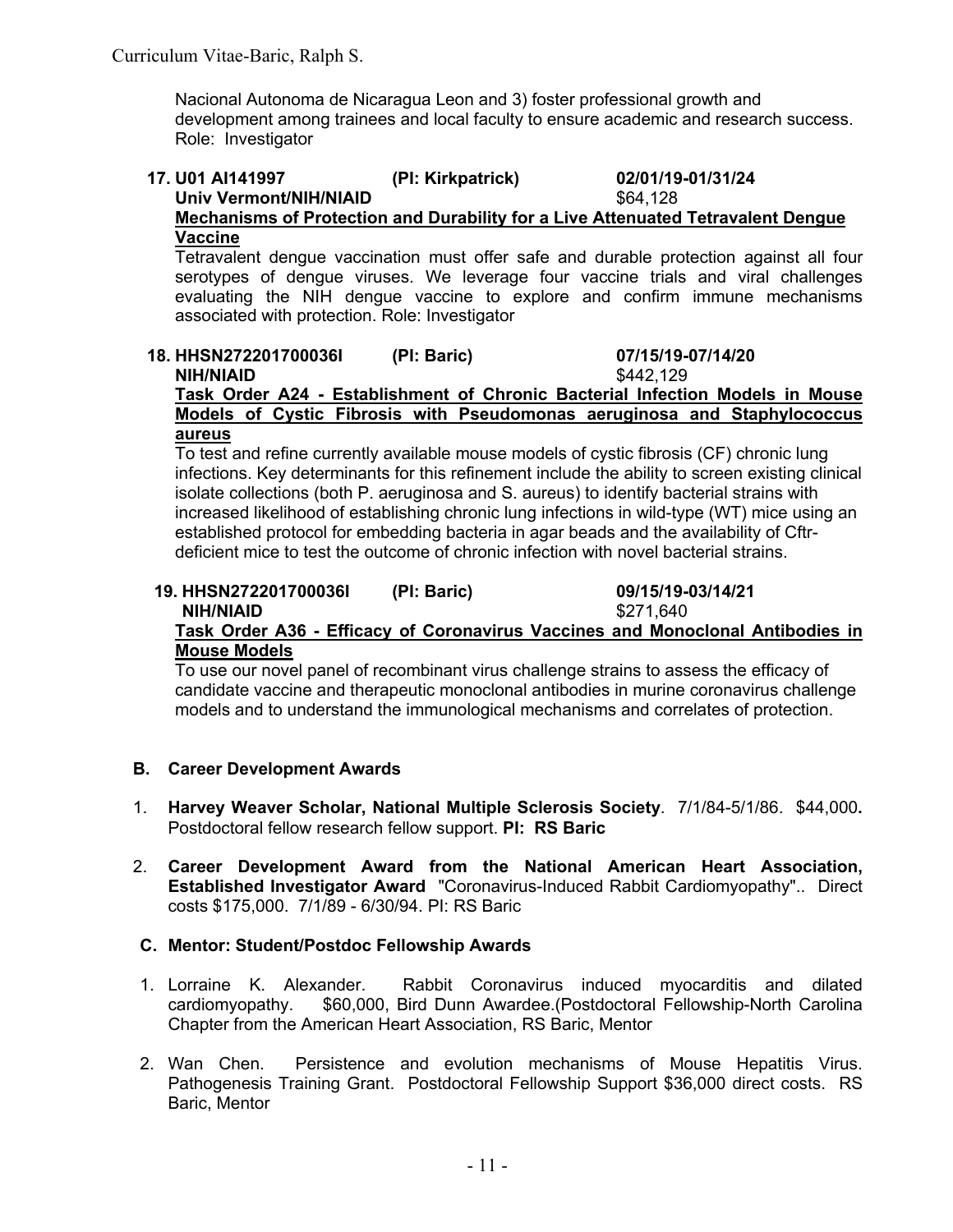Curriculum Vitae-Baric, Ralph S.

- 3. Kris Curtis, Virology Training Grant 9/1/01-8/30/02. Coronavirus reverse genetics, \$18,000 direct costs, RS Baric, Mentor
- 4. Patrick Harrington, Virology Training grant 9/1/02-8/30/03. Norovirus capsid-ABH antigen interactions. \$18,000 Direct Costs, RS Baric, Mentor.
- 5. Will McRoy, Virology Training Grant 9/1/03-8/30/04. Coronavirus Host Shifting Mechanisms. ~\$18,000 Direct Costs. RS Baric, Mentor
- 6. R.J. Cleveland, Department of Defense, Breast Cancer Research Program. Insulin-likegrowth factor 1-gene polymorphisms in breast cancer. Predoctoral fellowship award 4/1/01- 3/31/04; \$65,858 total costs. Mentor: M. Gamon, RS Baric and B. Millikan, co investigators.
- 7. Amy Sims, Postdoctoral Fellowship Award; Pathogenesis Training Grant. 6/1/02-5/30/04. \$75,000/total costs. RS Baric, Mentor
- 8. Matt Frieman, NIH Postdoctoral Fellowship Award, "SARS-CoV mediated Modulation of Innate Immunity". \$120,000 total costs; Oct 1, 2005-Sept 31, 2008. RS Baric, Mentor
- 9. Rachael Graham, NIH Postdoctoral Fellowship Award. Rewiring the SARS-CoV Genome. \$120,000 total costs; Oct 2008-2010. RS Baric, Mentor
- 10. Vineet Menachery, NIH Postdoctoral Fellowship Award. RS Baric, Mentor
- 11. Victor Long Ping Tze, Pfizer-NCBiotech Distinguished Postdoctoral Fellowship in Gene Therapy \$190,340 total cost; Dec 2019-Nov 2021, RS Baric, Mentor

## **D. Training Grant Participation at UNC**

- 1. Virology Training Grant (Department of Microbiology, Mark Heise, PhD, Director) 1993 present.
- 2. Pathogenesis Training Grant (Department of Microbiology and Division of Infectious Diseases; David Margolis, Director) 1992-Present.
- 3. Nutritional Biochemistry and Epidemiology of Cancer (Epidemiology Department; Lenore Kohlmeier, Director). 1997
- 4. Environmental and Molecular Epidemiology Training Grant (David Savitz, Director) 1997- 2004.

# **X. SERVICE**

## **A. Grant Review-pre1998**

- 1. USDA, Molecular Biology/Gene Animal Structure, 1988-2002
- 2. NIH AID Ad Hoc reviewer 1992 (1 proposal)
- 3. Veterans Administration 1992, 1996 (1 proposal each)
- 4. NIH Evolution of Infectious Diseases, Special ad hoc committee. July 1997
- 5. Programme de Recherche Fondamentale en Microbiologie et Maladies Infectieuses et Parasitaires French Government 1998 (1 proposal).

## **A2. Grant Review 1999**: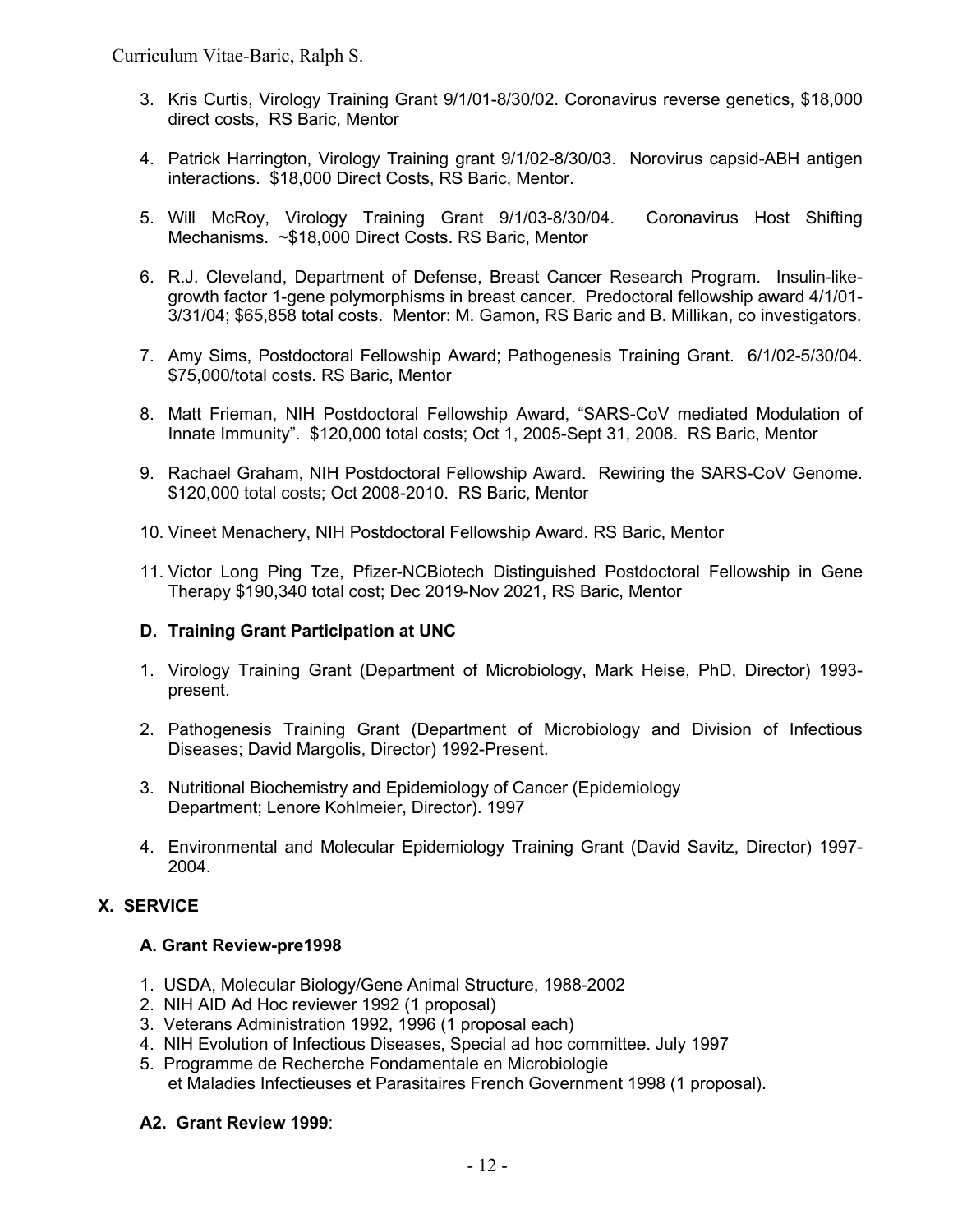- 1. NIH MBRS Score: primary reviewer 7 grant applications from University of Puerto Rico MBRS-SCORE PROGRAM, Decide which proposals are submitted to NIH for review
- 2. Ad hoc reviewer United States Department of Agriculture-Animal Health and well-being
- 3. Ad hoc reviewer, National Institutes of Health, Experimental Virology Study Section, 1 grant, conference call

# **A3. Grant Review 2000-2001**

- 1. National Institutes of Health, Genetics Study Section, Feb 2000. Ad hoc
- 2. National Institutes of Health, Genetics Study Section June 2000. Ad hoc National Institutes of Health, AIDS Vaccines Study Section, Sept. 2000. Conference call
- 3. National Institutes of Health, Genetics Study Section, Feb 2001. Ad hoc National Institutes of Health, 3. Genetics Study Section June 2001. Ad hoc.
- 4. Veterans Administration, Virology (March, 2001). Ad hoc.
- 5. Experimental Virology Study Section. Ad hoc reviewer with 6 grants to review. Oct 15-17, 2001.

# **A4. Grant Review 2002**

- 1. National Institutes of Health, Genetics Study Section, Feb 2002. Ad hoc
- 2. AD hoc reviewer, The Welcome Trust. March, 2002

# **A5. Grant Review 2003**

- 1. Genetics study section Feb and Oct, 2003. Ad hoc.
- 2. Experimental Virology, February, 2003. Ad hoc
- 3. NIH ad hoc review, Poxvirus vaccine program project. Sept 2003.

# **A6. Grant Review 2004**

- 1. National Institutes of health, Experimental Virology Study Section, Feb 2004. Ad hoc member
- 2. National Institutes of health, Experimental Virology Study Section, Oct 2004. Ad hoc reviewer
- 3. National Institutes of health, Experimental Virology Study Section, Mar, 2005. Ad hoc reviewer

# **A7. Grant Review, 2005-09**

1. Permanent Member, Virology B Study Section, Oct 2005-2009. Three Meetings/year in Oct, Feb and June. Average 6-9 grants to review per session.

# **A8. Grant review 2017, 2018**

# **1. Ad Hoc member of Imm**

# **XI. Other Professional Development**

A. NIH MBRS External Review Committee (1999-2010) National Institutes of Health, MBRS SCORE Proposal for the University of Puerto Rico at San Juan. Visit yearly and review the UPR MRBS SCORE NIH PROGRAM PROJECT GRANT (a compilation of 17 NIH grants to a minority institution), recommended and reviewed new grants for submission to NIH as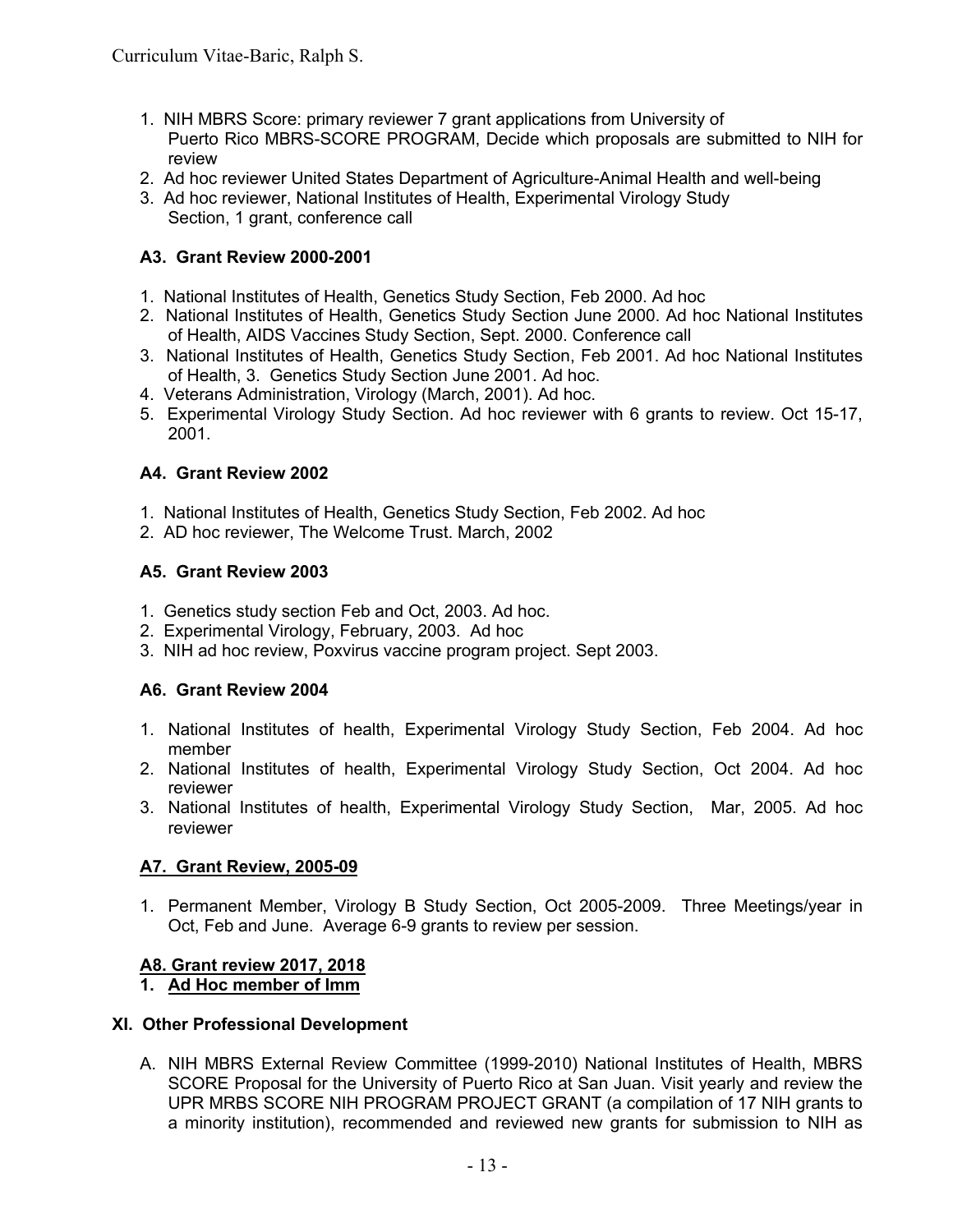part of MBRS SCORE (5 projects), reviewed individual PI progress (5 funded applications), reviewed UPR research infrastructure and made recommendations to the Chancellor and Dean of the Medical School for enhancing basic and clinical research on campus.

- B. Task force on Veterinary Virology-American Society for Virology
- C. Veterinary Virology Finance Committee-American Society for Virology
- D. Manuscript Review/Editorial Boards:
	- 1. Editorial Board, Journal of Virology 2004-2006.
	- 2. Editorial board, Journal of Virology, 2007-.
	- 3. Associate Editor, Plos Pathogen 2007-2008.
	- 4. Senior Editor, Plos Pathogens 2008-2014.
- E. University and Department Committees:
	- 1. UNC-School of Public Health Shop Committee, 1987-89
	- 2. Departmental (Parasitology and Lab Practice) Curriculum Committee, 1987-1990
	- 3. Co-Chair, Parasitology Departmental Space Committee, 1987, 1988
	- 4. Infectious Disease Program Task Force, 1988
	- 5. UNC-School of Public Health Safety Committee, 1988-1989
	- 6. Epidemiology Doctoral Program Committee, 1990-95
	- 7. Infectious Disease Program Committee, 1990-present
	- 8. Epidemiology Laboratory Committee, 1991-present, Chair
	- 9. University Recombinant DNA Committee (1996-2001)
	- 10. Space Committee (School of Public Health) 1998-2009
	- 11. BSL-3 Team Committee (University wide) 2012-present
	- 12. Task Force for Select Agents (University wide) 2013-present
	- 13. School of Public Health Appointment and Promotion Committee 2014-2017
- F. Meeting Organization, Planning and Committees:
	- 1. International RNA Positive Meeting Steering Committee, Atlanta 2010
	- 2. International Calcivirus Conference Steering Committee, Chile 2010
	- 3. International Nidovirus Conference Steering Committee, US 2011
	- 4. Systems Biology Conference, Host: Chapel Hill, NC 2011
	- 5. International Nidovirus Conference Steering Committee, US 2014
	- 6. Going Viral Flu Symposium, Planning Committee, SPH 2018
	- 7. International Nidovirus Conference Steering Committee, US 2020
- G. Faculty Mentorship Committee
	- 1. Raymond Pickles, Associate Professor, Microbiology and Immunology
	- 2. Jason Whitmire, Assistant Professor, Genetics
	- 3. Jennifer Smith, Research Assistant Professor, Epidemiology
	- 4. Amy Sims, Research Assistant Professor, Epidemiology
	- 5. Martin Ferris, Research Assistant Professor, Genetics
	- 6. Kathleen Dorsey, Research Assistant Professor, Epidemiology
	- 7. Rachel Graham, Research Assistant Professor, Epidemiology
	- 8. Patricia Basta, Research Assistant Professor, Epidemiology
	- 9. Timothy Sheahan, Research Assistant Professor, Epidemiology

## **XII. UNC Patent/Invention Reports**

A. US. Patent No. 6,593,111. 2003. Ralph S. Baric, Boyd Yount. Directional Assembly of Large Viral Genomes and Chromosomes.